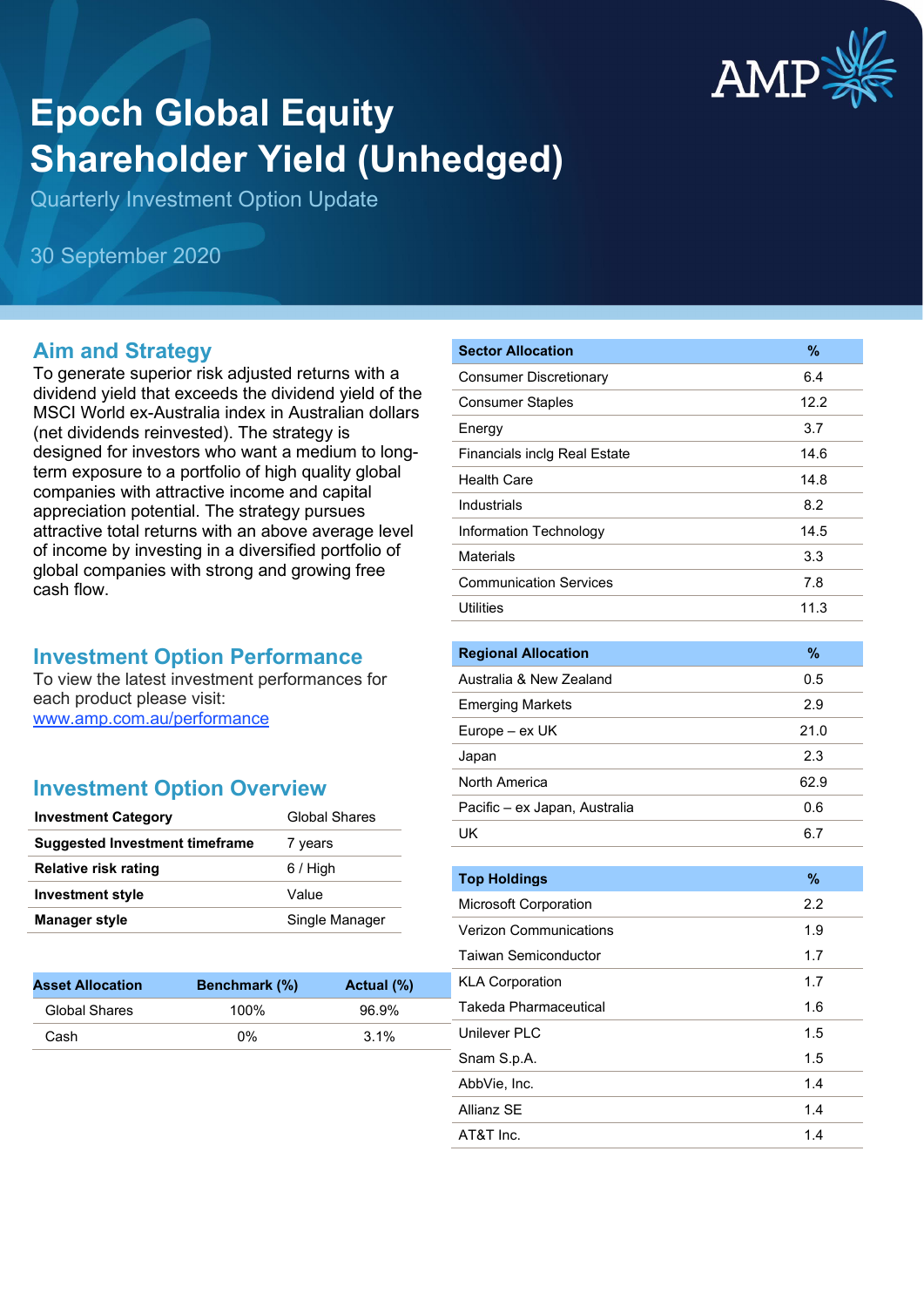## **Portfolio Summary**

- The strategy underperformed the broader market, participating in the rally during the beginning of the quarter and providing downside protection in September as markets reversed course.
- Epoch remains committed to maintaining a portfolio of high-quality companies that are well-positioned to deliver their shareholder yield characteristics during these volatile markets. They acknowledge that the Fund may lag during strong market rallies.
- Epoch believes the macro outlook continues to improve, although the pace of recovery has slowed during the last few months. Since March they have expected the economic recovery to trace out the Nike swoosh. Overall, they expect a 90% economy to emerge, with an exceptionally long road back to normal.

#### **Investment Option Commentary**

The strategy generated a positive absolute return during the third quarter. Epoch remains committed to maintaining a portfolio of high-quality companies that are well-positioned to deliver their shareholder yield characteristics during these volatile markets. They are happy with the positive return but acknowledge that the strategy may lag during strong market rallies. From an absolute standpoint, strong returns for portfolio holdings in industrials and consumer discretionary led to some of the largest contributions on the sector level. Information technology was another top contributor. Energy was the largest detractor as demand remained subdued. By country, the U.S. followed by Taiwan contributed whereas France detracted.

The Fund underperformed the broader market, participating in the rally during the beginning of the quarter and providing downside protection in September as markets reversed course. Information technology was one of the main detractors during the quarter, driven by stock selection and an underweight, as growth stocks continued to dominate the market up until September. An overweight to utilities and stock selection in the sector also weighed on results, as did stock selection in health care and communication services as pharmaceuticals and telecommunications companies were pressured. On the positive side, stock selection in industrials was the strongest contributor to relative performance, as the outlook for a recovery started to improve. On a country basis, the U.S. was the largest detractor, followed by France, while an overweight to Taiwan modestly contributed due to a semiconductor holding in the country that had strong returns. Among the largest individual positive contributors to absolute performance were United Parcel Service (UPS) & Apple. Among the largest individual detractors were FirstEnergy and Cisco Systems.

### **Market Commentary**

Stocks had a strong quarter as the economy began to recover from the coronavirus lockdown, with workers trickling back to factories and offices. Global trade also rebounded. Ongoing support from central banks, resilient corporate earnings and optimism on progress toward a COVID-19 vaccine also helped lift equities. In July and August, markets were led by a handful of U.S. mega-cap stocks in the information technology, consumer discretionary and communication services sectors. Stocks cooled off in September as an additional coronavirus relief package in the U.S. remained bogged down in congressional gridlock. In Europe, a rise in new coronavirus infections heightened already growing worries over the economic outlook. Nevertheless, stocks ended the period with solid gains.

#### **Outlook**

The macro outlook continues to improve, although the pace of recovery has slowed during the last few months. Since March Epoch has expected the economic recovery to trace out the Nike swoosh. Overall, they expect a 90% economy to emerge, with an exceptionally long road back to normal. Further, the COVID shock has acted as an accelerant for several long-standing trends. One is lower for even longer interest rates and a world of yield starvation. The Fed has made it clear that they are "not even thinking about thinking" about hiking rates. The COVID-19 shock has also acted as an accelerant for technology and the digitization/virtualization of the economy. This is being reflected in the shift to working-from-home, EdTech, e-fitness, telehealth, e-Commerce, and so on.

Regarding the U.S. presidential election on November 3, market volatility typically rises ahead of elections, and this year is proving to be no exception. During periods of rising volatility, high-quality companies with strong earnings visibility and sustainable free cash flow, typically outperform. Given this challenging backdrop, the consensus expects MSCI World EPS to decline by 19% this year, and then to rise by 30% in 2021 and 16% in 2022. Valuations imbed aggressive earnings growth expectations, and lower for longer interest rates, leaving little room for error. This is especially important as we begin Q3 earnings season. Last quarter the vast majority of companies announced above consensus, but most also emphasised the elevated level of uncertainty, a perspective that was reflected in the relative lack of guidance for the remainder of the year and into 2021. Finally, it is especially crucial in this environment to identify companies that have sustainable cash flows and are focused on maintaining their dividends.